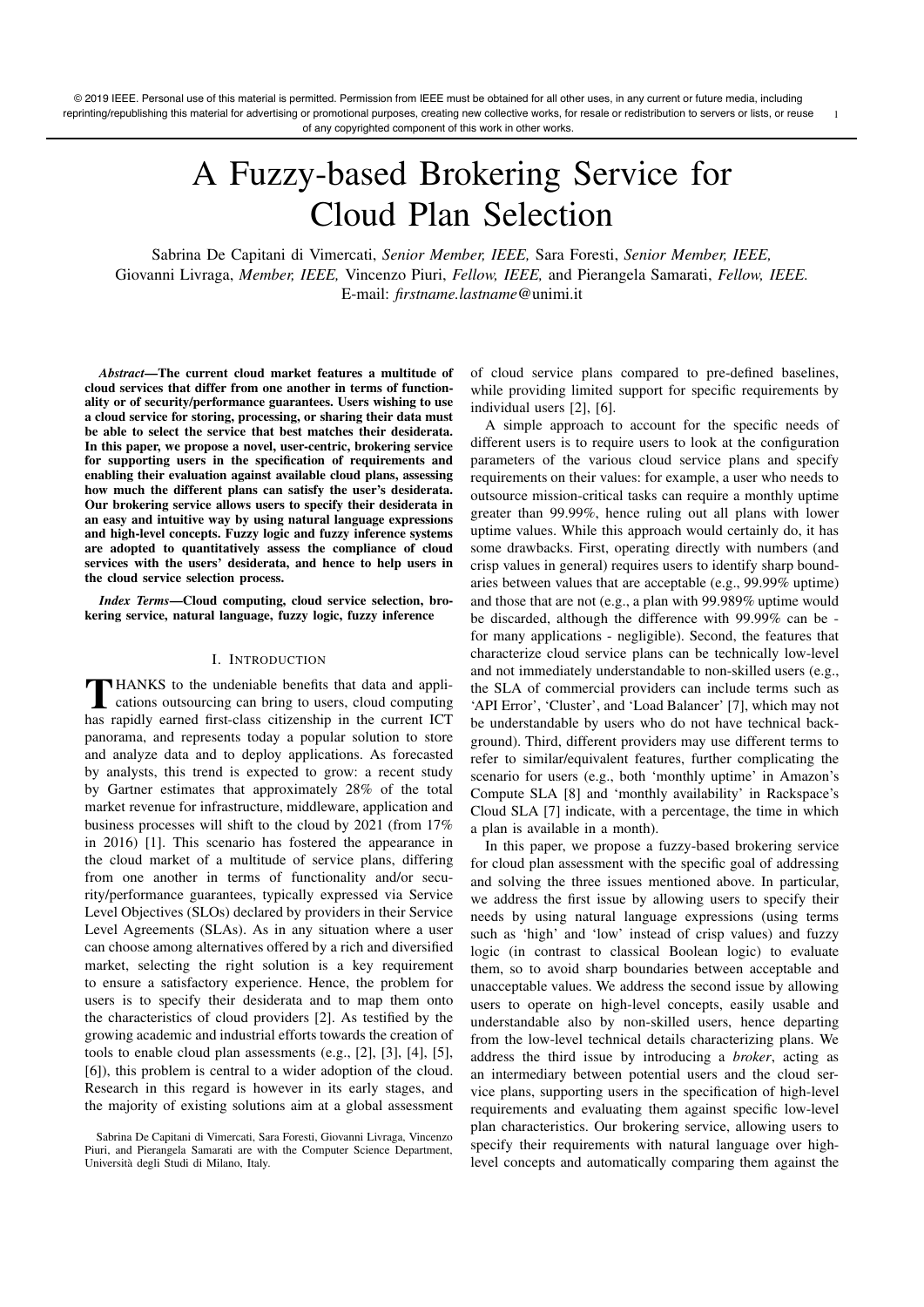low-level characteristics of cloud plans, relieves the need for having technical skills at the user side. Our solution enables specification of desiderata also from non-skilled users, making the cloud a more appealing computing model to a wider audience.

The remainder of this paper is organized as follows. Section II presents the reference scenario. Section III illustrates an abstract model allowing users to easily express their desiderata using natural language expressions and high-level concepts. Section IV shows the semantics of parameters, concepts, and users' desiderata in terms of Fuzzy Set Theory. Section V describes how the cloud plan assessment works by relying on fuzzy inferences. Section VI discusses related work. Finally, Section VII concludes the paper.

#### II. REFERENCE SCENARIO

Our reference scenario is characterized by: *i) cloud providers* that offer service plans, *ii) users*, each in need to choose cloud service plans in line with her specific desiderata (e.g., a user may be interested in a plan that guarantees high throughput, while another user may prefer plans with a high replication factor), and *iii)* a *broker* that mediates the interaction between users and cloud providers. The brokering service offers an easy way for users to express their desiderata, and a mechanism for evaluating them against technical characteristics. In particular, the brokering service enables users to express their desiderata using natural language expressions without the need to refer to low-level technical characteristics of cloud service plans. It then evaluates such desiderata against the characteristics of available cloud service plans assessing how much each plan complies with the specific desiderata.

The plans offered by cloud providers are characterized by a set  $\mathcal{P} = \{p_1, \ldots, p_n\}$  of configuration parameters, typically corresponding to Service Level Indicators (SLIs) used for the definition of SLOs. A parameter models a generic feature that can be measured/assessed and that characterizes the plans themselves (e.g., the reputation of a provider or its rating given by users). We consider as parameter any characteristic of interest for the users, provided that there is a method for verifying or measuring it. Each parameter  $p \in \mathcal{P}$  is associated with a domain of crisp values, denoted  $D(p)$ , including all the values that  $p$  can assume. In our running example, we consider the following parameters (Figure 1, first and second column).

- uptime (the average percentage of time in a month in which a plan is available), with domain [96.00,99.99];
- replicas (the number of replicas guaranteed for the outsourced data), with domain [1,10] of integer values;
- throughput (rate of successful message delivery in Gbps), with domain [1,16];
- bandwidth (data transfer rate in Gbps), with domain [0.2,25];
- reputation (average rating of the plan given by users), with normalized domain [0,1].

A *cloud service plan*, denoted s, is characterized by a combination of values for the parameters in  $P$  and can be formally represented as a *specification vector*  $\pi_s$  with a cell for each parameter in  $P$ , defined as follows.

| <b>Parameter</b> | Domain         | <b>Lingustic values</b>            |  |  |
|------------------|----------------|------------------------------------|--|--|
|                  | D(p)           | $\mathcal{L}(p)$                   |  |  |
| uptime           | [96.00, 99.90] | $\{low, med, high\}$               |  |  |
| replicas         | [1, 10]        | $\{ \text{scarce}, \text{many} \}$ |  |  |
| throughput       | [1, 16]        | $\{low, med, high\}$               |  |  |
| bandwidth        | [0.2, 25]      | ${small, large}$                   |  |  |
| reputation       |                | ${abad, avg, good}$                |  |  |

Fig. 1. An example of configuration parameters

Definition II.1 (Specification Vector). *Given a cloud service plan s*, *a set*  $P = \{p_1, \ldots, p_n\}$  *of configuration parameters, with*  $D(p_i)$  *the domain of crisp values for*  $p_i$ *, i* = 1*,...,n, the* specification vector  $\pi_s$  *of* s *is a vector of n elements where*  $\pi_s[i] \in D(p_i)$  *is the value that cloud service plan s assumes for parameter*  $p_i$ ,  $i = 1, \ldots, n$ *.* 

For instance, a storage service plan s that guarantees 99.90% average monthly uptime, 10 replicas of stored data, 2.5Gbps throughput, 10Gbps bandwidth, and that has a reputation equal to 0.7 is represented by vector:  $\pi_s$  [uptime, replicas, throughput, bandwidth, reputation]=[99.90, 10, 2.5, 10, 0.7].

# III. ABSTRACT MODEL

Users, especially non technically skilled ones, may find it difficult to understand the meaning of low-level configuration parameters and therefore to specify precise constraints on their values that correspond to the needs of data and applications to be outsourced. Our approach to help users in formulating their desiderata is based on the idea that users can find it easier to use linguistic values (e.g., 'high' and 'low') instead of crisp parameter values and to operate on high-level properties (e.g., 'reliability' and 'performance') instead of low-level parameters. To this purpose, we introduce two constructs: *abstract parameters* and *abstract concepts*. Intuitively, abstract parameters allow users to express their requirements over the configuration parameters through natural language expressions, which can be used to define in a user-friendly and flexible manner the boundaries between preferred and non-preferred configurations (e.g., a user can ask for 'many' replicas, without specifying the exact number). Abstract concepts provide high-level abstractions over parameters (e.g., abstract concept performance can be defined over parameters throughput and bandwidth), expressing plan characteristics in a more intuitive way for users.

## *A. Abstract parameters and concepts*

Abstract parameters allow users to express their desiderata without referring to specific crisp values of configuration parameters. This is done using linguistic values (e.g., low, med, high), which intuitively quantify in a less precise and more informal manner the value that configuration parameters can assume. An abstract parameter is then associated with (and can take values from) a set of linguistic values, as formally defined in the following.

Definition III.1 (Abstract Parameter). *Given a configuration parameter*  $p \in \mathcal{P}$  *with domain*  $D(p)$ *, an* abstract parameter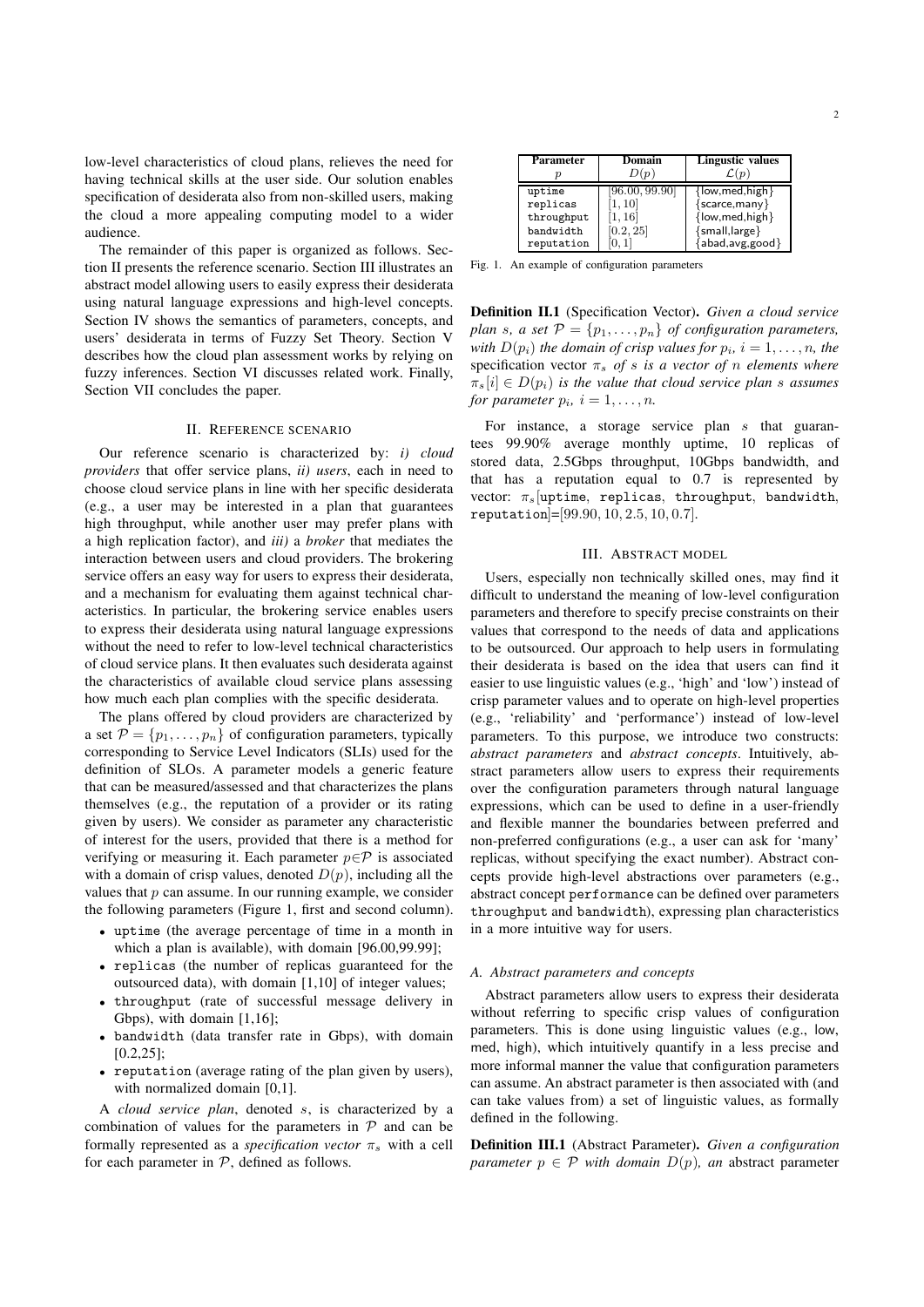| Linguistic values<br>Concept<br>C(c) |                      | <b>Involved</b> parameters<br>$\phi(c)$ |  |  |
|--------------------------------------|----------------------|-----------------------------------------|--|--|
| reliability                          | $\{low, med, high\}$ | $\{$ uptime, replicas $\}$              |  |  |
| performance                          | $\{low, med, high\}$ | $\{throughput, bandwidth\}$             |  |  |

Fig. 2. An example of concepts

*is a triple*  $\langle p, D(p), \mathcal{L}(p) \rangle$  *that extends* p *with a set*  $\mathcal{L}(p)$  *of linguistic values for* p*.*

For instance, parameter uptime can be associated with set  $\mathcal{L}$ (uptime)={low,med,high} of linguistic values. The last column in Figure 1 reports the set of linguistic values that can be associated with the configuration parameters of our running example. For simplicity, in the following, when clear from the context, we refer to abstract parameters simply using the term parameters.

Besides abstract parameters, our brokering service permits users to express their desiderata through abstract concepts. For instance, concept performance is an example of a highlevel property that can characterize cloud service plans, with a semantics accessible also to non-skilled users. Each concept is associated with a set of linguistic values. Formally, a concept is defined as follows.

Definition III.2 (Abstract Concept). *An* abstract concept *is a pair*  $\langle c, \mathcal{L}(c) \rangle$ *, where*  $\mathcal{L}(c)$  *is a domain of linguistic values for* c*.*

Like for parameters, for simplicity, in the paper we use the term concept to denote abstract concepts. Concepts enable users to specify how much the properties (e.g., performance or reliability) they represent are relevant for their needs. In accordance to this, linguistic values for concepts correspond to levels of importance and we can assume them to be totally ordered (e.g.,  $\mathcal{L}(c) = \{low, med, high\}$ , with low lower that med and med lower than high).

Figure 2 (first and second column) illustrates an example of two concepts together with their sets of linguistic values. The definition of high-level concepts naturally depends on configuration parameters. Such a correspondence is however completely transparent to the user as it is mediated by the broker. For instance, with reference to the parameters in Figure 1, the performance (concept) of a plan depends on its guaranteed throughput and bandwidth (parameters). Users can express their desiderata through conditions on performance, without the need to know that the satisfaction of such conditions depends on the values that parameters throughput and bandwidth assume in the cloud service plan specification.

The relationship linking concepts and parameters is represented through a set of *implication rules*, dictating which values for parameters imply which values of high-level concepts. Intuitively, an implication rule identifies the combinations of values assumed by configuration parameters that imply a given linguistic value for a concept (e.g., performance is high if uptime is high or replicas is many). Note that each linguistic value  $l \in \mathcal{L}(c)$  must be regulated by an implication rule for guaranteeing a correct and non-ambiguous interpretation of concepts by the broker (see Section V). Formally, the set of Implication rules for concept reliability

| $\langle$ uptime = high $\rangle \vee \langle$ replicas = many $\rangle \implies \langle$ reliability = high $\rangle$<br>$\langle$ uptime = med $\rangle \implies \langle$ reliability = med $\rangle$<br>$\langle$ uptime = low $\rangle \vee \langle$ replicas = scarce $\rangle \Longrightarrow \langle$ reliability = low $\rangle$                                           |  |  |  |
|------------------------------------------------------------------------------------------------------------------------------------------------------------------------------------------------------------------------------------------------------------------------------------------------------------------------------------------------------------------------------------|--|--|--|
| Implication rules for concept performance                                                                                                                                                                                                                                                                                                                                          |  |  |  |
| $\langle$ throughput = high $\rangle \vee \langle$ bandwidth = large $\rangle \Longrightarrow \langle$ performance = high $\rangle$<br>$\langle$ throughput = med $\rangle \Longrightarrow \langle$ performance = med $\rangle$<br>$\langle$ throughput = $\vert$ ow $\rangle \vee \langle$ bandwidth = small $\rangle \Longrightarrow \langle$ performance = $\vert$ ow $\rangle$ |  |  |  |

# Desiderata of user  $u_1$

| $\langle$ reliability = high $\rangle \vee \langle$ reputation = good $\rangle \Longrightarrow \langle$ satisfaction = high $\rangle$ |
|---------------------------------------------------------------------------------------------------------------------------------------|
| $\langle$ reliability = med $\rangle \vee \langle$ reputation = avg $\rangle \Longrightarrow \langle$ satisfaction = med $\rangle$    |
| $\langle$ reliability = low $\rangle \vee \langle$ reputation = abad $\rangle \Longrightarrow \langle$ satisfaction = low $\rangle$   |

Fig. 3. An example of implication rules for concepts and of user's desiderata

implication rules governing a concept  $c$  is defined as follows.

Definition III.3 (Implication Rules). *Given an abstract concept*  $\langle c, \mathcal{L}(c) \rangle$ *, and a set* P *of abstract parameters, the set*  $R(c)$ *of* implication rules *governing* c *is a set of rules of the form "*cond  $\implies \langle c = l \rangle$ ", where  $l \in \mathcal{L}(c)$  and cond *is a monotonic Boolean formula over base clauses of the form*  $\langle p_i = l_j \rangle$  *with*  $p_i \in \mathcal{P}$  *and*  $l_i \in \mathcal{L}(p_i)$ *. There is a rule in*  $R(c)$  *for each linguistic value l* in  $\mathcal{L}(c)$ *.* 

Each rule in  $R(c)$  identifies the configurations of parameter (linguistic) values that are associated with a linguistic value for concept c. Note that a single rule is sufficient to represent all the configurations of parameter values that imply  $c=l$ . Indeed, a single rule permits to express combinations of values as well as alternatives among them. For instance, since  $\mathcal{L}$ (performance) includes three linguistic values (i.e., low, med, high), the set  $R$ (performance) of rules regulating performance will include three implication rules (one for low, one for med, and one for high). Figure 3 illustrates the implication rules for our running example. For instance, the first rule in  $R(\text{reliability})$  states that a high reliability is provided by plans that have either high uptime *or* many replicas. We expect the broker to rely on a pool of experts in the field for the identification of the implication rules governing the definition of concepts.

In the following,  $\phi(c)$  is used to denote the set of parameters influencing concept  $c$ , that is, those parameters that appear in at least a rule in  $R(c)$ . Clearly, a parameter can influence different concepts. Also, concepts can be defined on top of other concepts, thus forming a hierarchy of concepts where high-level concepts depend on low-level concepts. This would be possible by allowing concepts in the definition of the implication rules governing other (higher-level) concepts. For simplicity, but without loss of generality, in the following we will consider simple concepts directly depending on parameters only, while noting that our approach can be easily extended to the consideration of a hierarchy of concepts.

## *B. User's desiderata*

The desiderata of a user express her preferences with respect to the configurations of cloud service plans that suit her needs. Intuitively, user's desiderata reflect the different levels of satisfaction (e.g., high, med, low) of the user with respect to different cloud service plan configurations. In line with our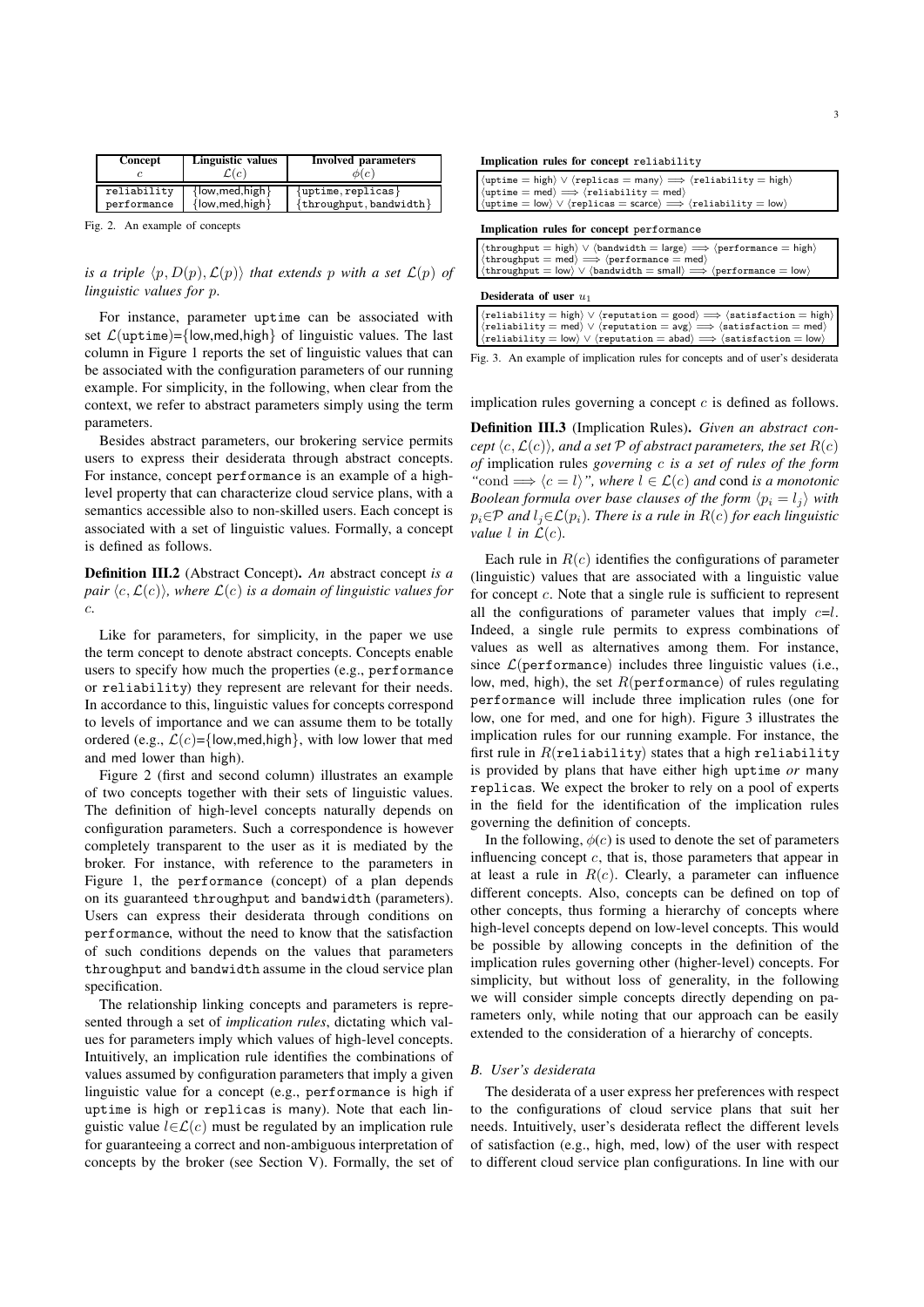goal of supporting users in the definition of their desiderata using natural language expressions, the broker allows users to use linguistic values for specifying levels of satisfaction. We then use a variable, called satisfaction, which can take values from a set  $\mathcal{L}(\texttt{satisation})$  of linguistic values, reflecting different levels of satisfaction. Desiderata are expressed by users via rules declaring the level of satisfaction implied by a combination of parameters and concepts. For generality, accounting for scenarios where users may want to express preferences also over low-level configuration parameters and/or using crisp values, we include the possibility of referring to them in such rules.

Formally, the set of rules modeling a set of user's desiderata is defined as follows.

Definition III.4 (User's Desiderata). *Given a set* P *of abstract parameters and a set* C *of concepts, the set of* user's desiderata *governing* satisfaction *is a set* R(satisfaction) *of implication rules of the form* "cond  $\implies$   $\langle$  satisfaction = *l* $\rangle$ ". *where*  $l \in \mathcal{L}$ (satisfaction) *and* cond *is a monotonic Boolean formula over base clauses of the form:*  $\langle p_i = l_i \rangle$ *, with*  $p_i \in \mathcal{P}$  *and*  $l_j \in \mathcal{L}(p_i)$ *;*  $\langle p_i = v_j \rangle$ *, with*  $p_i \in \mathcal{P}$  *and*  $v_j \in D(p_i)$ *; or*  $\langle c_i \rangle = l_j \rangle$ *, with*  $c_i \in \mathcal{C}$  *and*  $l_j \in \mathcal{L}(c_i)$ *. There is a rule in* R(satisfaction) *for each linguistic value* l *in* L(satisfaction)*.*

Intuitively, each rule in  $R$ (satisfaction) identifies the configurations that are associated by the user with level  $l$ of satisfaction. Similarly to what already noted for concepts, one rule is sufficient to express all the configurations providing the same level of satisfaction. Figure 3 illustrates an example of a set of user's desiderata, defined over the parameters and concepts in Figures 1 and 2. In this example, rule  $\langle$ reliability=high $\rangle \vee \langle$ reputation=good $\rangle \implies$ ⟨satisfaction=high⟩ states that a cloud service plan that guarantees high reliability or has good reputation is considered highly satisfactory by the user.

In the following, we use  $\phi$ (satisfaction) to denote the set of parameters and concepts influencing satisfaction, that is, those parameters and concepts that appear in at least a rule in  $R$ (satisfaction). With reference to our running example,  $\phi$ (satisfaction)={reliability, reputation}.

# IV. FUZZY MODELING

Our brokering service enables users to express their desiderata through conditions over parameters and/or concepts using linguistic values. Clearly, to evaluate such conditions, the broker needs to establish a mapping between concepts and parameters (according to implication rules) and between crisp and linguistic values. In this respect, the broker can operate in different ways. An intuitive approach for translating crisp values into linguistic values consists in partitioning the domain  $D(p)$  of crisp values of each parameter p in a set of intervals, and map each interval to a linguistic value l in  $\mathcal{L}(p)$ . For instance, the domain of parameter bandwidth could be partitioned in two intervals, where range [0.2,1] corresponds to small and range (1,25] corresponds to large. Such a translation, while intuitive, has the disadvantage of maintaining sharp

boundaries between the intervals of crisp values that correspond to linguistic values. Hence, while bandwidth=1Gbps is considered small, bandwidth=1.01Gbps is considered large, even if these values are quite close. The transition between two linguistic values is instead usually perceived by the user as smooth (e.g., there is not a sharp boundary between values of bandwidth that are considered small and those that are considered large) and crisp values can correspond, to a different extent, to more than one linguistic value. A bandwidth of 1Gbps can then be considered small, but not as much as 0.2Gbps, but it can also be considered large, but not as much as 25Gbps. To better model the understanding of users when expressing their preferences in terms of linguistic values, we interpret parameters and concepts as *fuzzy variables*. Fuzzy variables can assume crisp as well as linguistic values, which are interpreted as fuzzy sets. A fuzzy set is a set whose elements have *degrees* of membership. In contrast to the classical set theory, where an element either belongs or does not belong to a set, fuzzy set theory permits a gradual assessment of the membership of an element to a set through a membership function. In our context, each pair  $\langle x, l \rangle$ (with  $x$  either a parameter, a concept, or satisfaction, and  $l \in \mathcal{L}(x)$  corresponds to a fuzzy set and the membership function for it maps crisp values of  $D(x)$  to their degree of membership. The degree of membership is a value in the

In the remainder of this section, we discuss the interpretation, according to fuzzy logic, of parameters, concepts, and user's desiderata.

interval [0,1], with 0 corresponding to no membership and 1

#### *A. Fuzzy parameters*

to full membership.

The fuzzy variable modeling a parameter is called *fuzzy parameter* and enriches an abstract parameter p with a fuzzy interpretation regulating the relationship between crisp values and linguistic values through membership functions. According to fuzzy set theory, each linguistic value  $l$  in  $\mathcal{L}(p)$  represents a fuzzy set with a membership function  $\mu_{p,l}:D(p)\to[0,1]$ , assessing the degree of membership of a crisp value v in  $D(p)$  to the fuzzy set represented by the linguistic value l. Figures 4(a)-(e) illustrate an example of membership functions for the parameters in Figure 1. Each subfigure reports the functions for the different linguistic values of the considered parameter. For simplicity, we refer our examples to triangular membership functions. Our approach is however general and does not restrict membership functions to be defined in a particular way nor to assume specific shapes, and other functions (e.g., trapezoidal, Gaussian, or sigmoidal) can be used.

As already noted, a crisp value v in  $D(p)$  can have membership greater than 0 for more than one linguistic value. In fact, a value in  $D(p)$  can belong to different fuzzy sets with a different membership degree. For instance, according to the functions in Figure 4, value uptime=99% is considered med with membership  $\mu_{\text{ubtime,med}}(99.2\%)=0.326$ , and high with membership  $\mu_{\text{untime,high}}(99.2\%) = 0.531$ . We can then say that 99% is perceived as both med and high, with the second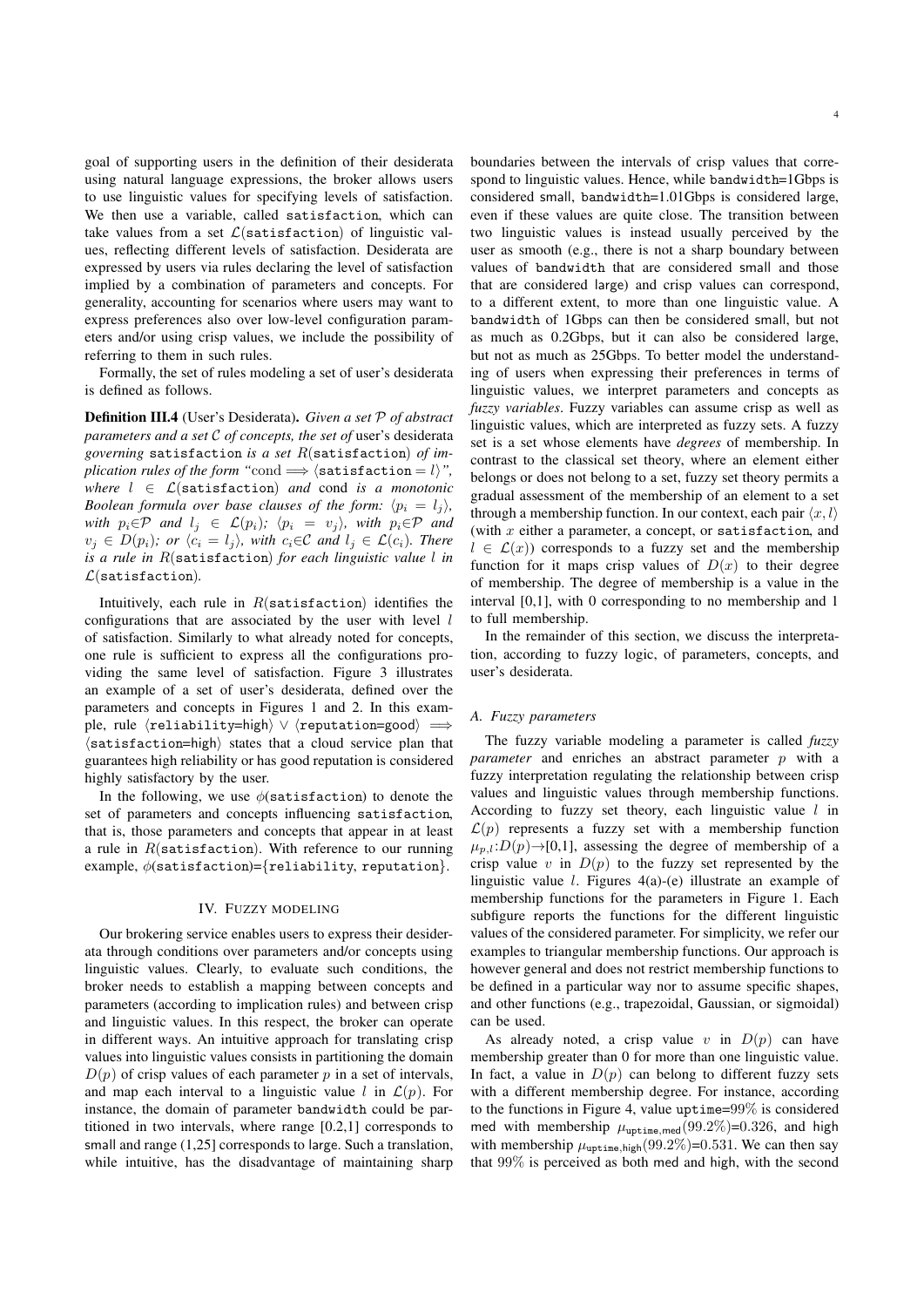

Fig. 4. An example of membership functions for the parameters in Figure 1 (a)-(e), for concepts in Figure 2 (f)-(g), and for satisfaction (h)

linguistic value being *more representative* than the first one. This flexibility provided by the adoption of fuzzy variables permits to model user's reasoning on the relationship between crisp and linguistic values without the need of setting sharp boundaries in the mapping of crisp values to linguistic values. Formally, a fuzzy parameter is defined as follows.

Definition IV.1 (Fuzzy Parameter). *Given an abstract parameter*  $p \in \mathcal{P}$  *(Def. III.1), a fuzzy parameter is a quadruple*  $\langle p, D(p), \mathcal{L}(p), M(p) \rangle$  *that extends the abstract parameter* p *with a set* M(p) *of membership functions such that*  $M(p) = {\mu_{p,l}: D(p) \to [0,1] \mid l \in \mathcal{L}(p)}.$ 

For instance, abstract parameter uptime in Figure 1 is represented as a fuzzy parameter  $\{\text{uptime}, [96.00, 99.90], \{\text{low}, \text{med}, \text{high}\}, \{\mu_{\text{uptime},\text{low}}, \}$  $\mu_{\text{uptime,med}}, \mu_{\text{uptime,high}}\}$ , with  $\mu_{\text{uptime,low}}, \mu_{\text{uptime,med}},$ and  $\mu_{\text{uotime,high}}$  the membership functions illustrated in Figure 4(a).

The membership functions of a fuzzy parameter are provided by the broker and depend on the specific application scenario. We expect the broker to rely on experts in the field for the definition of the set of linguistic values, and the corresponding membership functions, for each configuration parameter. Linguistic values and membership functions are made available to the final user, who can take them into consideration when formulating her desiderata.

# *B. Fuzzy concepts*

The fuzzy variable modeling a concept is called *fuzzy concept* and extends a concept c with a domain  $D(c)$  of crisp values (which is not naturally associated with an abstract concept) and a set of membership functions. Intuitively, the crisp values of a concept should quantify how much a cloud service plan is compliant with the concept itself (e.g., how much a plan guarantees performance), which is based on the values of the configuration parameters governing the concept (i.e., parameters in  $\phi(c)$ ). To enable quantification of compliance with a concept, we use the continuous interval  $[0,1]$  as domain for concept c, where higher values represent higher compliance with the concept (value 0 models non compliance with the concept at all, while value 1 models full compliance with the concept). As already discussed, linguistic values correspond to different degrees of compliance for the considered concept and are ordered.

In the interpretation of a concept  $c$  as a fuzzy concept, each linguistic value  $l \in \mathcal{L}(c)$  represents a fuzzy set and is associated with a membership function. Figures  $4(f)-(g)$  illustrate an example of membership functions for abstract concepts reliability and performance. Note that, in the definition of the membership functions, we assume the domain to be a superset of [0,1] to guarantee that the centroid of any possible area defined by a membership degree over the different membership functions covers the whole interval [0,1]. The reason for this is that, as it will be clear in the following section, for concepts both fuzzification and defuzzification (which we perform taking an area's centroid) need to be computed. To guarantee such conditions, the extreme membership functions (i.e., the membership functions with maximum equal to 0 and 1) must be designed in such a way that their centroids correspond to 0 and 1, respectively. Concretely, this means that the domain of these functions must be larger than [0,1]. In our example, the membership functions corresponding to fuzzy sets low and high of concepts reliability and performance are defined over the range [−0.5, 1.5]. Formally, a fuzzy concept is defined as follows.

Definition IV.2 (Fuzzy Concept). *Given an abstract concept*  $\langle c, \mathcal{L}(c) \rangle$  *(Def. III.2), a fuzzy concept is a quadruple*  $\langle c, D(c), L(c), M(c) \rangle$  *that extends the abstract concept with a domain*  $D(c) = [0, 1]$  *of crisp values and a set*  $\overrightarrow{M}(c)$  *of membership functions such that there is a membership function*  $\mu_{c,l}$  *in*  $M(c)$  *for each linguistic value l in*  $\mathcal{L}(c)$ *.* 

For instance, abstract concept reliability in Figure 2 is represented as a fuzzy concept  $\langle$ reliability,  $[0, 1]$ ,  $\{low, med, high\}, \{\mu_{\text{reliability,low}},$  $\{\mu_{\text{reliability,med}}, \mu_{\text{reliability,high}}\}$ , with  $\mu_{\text{reliability,low}}$ ,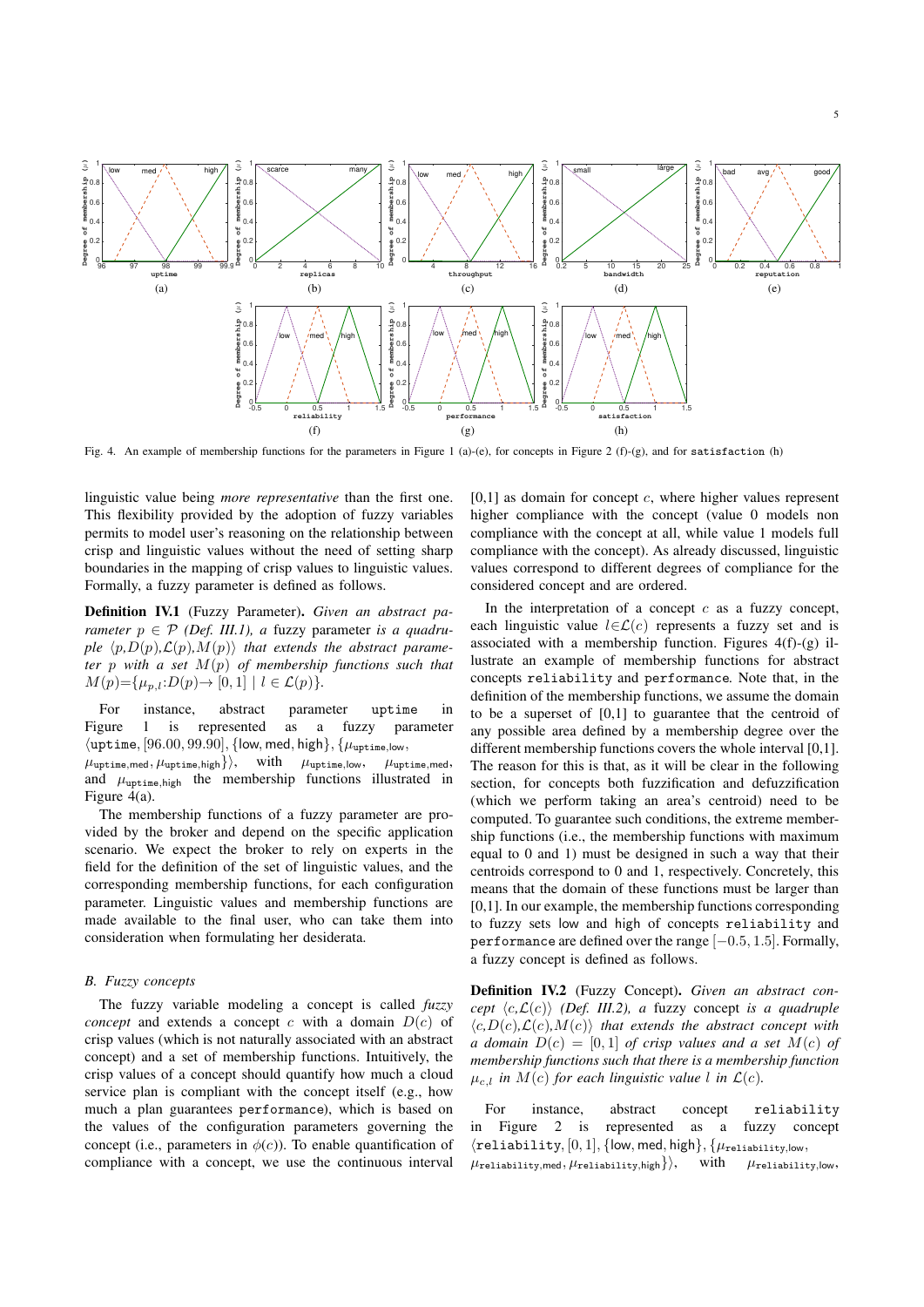

Fig. 5. Graphical representation of the steps for cloud plan assessment

 $\mu$ reliability, med, and  $\mu$ reliability, high the membership functions in Figure 4(f).

#### *C. Fuzzy user's desiderata*

The degree of satisfaction of user's desiderata is modeled as a fuzzy variable defined similarly to fuzzy concepts.

Definition IV.3 (Satisfaction). *Given variable* satisfaction *modeling the satisfaction of a user along with the corresponding set* L(satisfaction) *of linguistic values, the* fuzzy user's desiderata *is a quadruple* ⟨satisfaction*,* D(satisfaction)*,* L(satisfaction)*,*  $M(\text{satistaction})\rangle$  *where*  $D(\text{satistaction}) = [0, 1]$ *and* M(satisfaction) *is a set of membership functions*  $such$  that there is a membership function  $\mu_{\texttt{satistaction},l}$ *in* M(satisfaction) *for each linguistic value* l *in* L(satisfaction)*.*

The domain  $D$ (satisfaction) of crisp values for satisfaction, necessary to quantify the degree of satisfaction, is the interval [0,1], with higher values representing higher levels of satisfaction. Figure 4(h) illustrates an example of membership functions for satisfaction, modeling the smooth transition between linguistic values. Like for concepts, the domains of these functions are designed in such a way that the centroid of any area defined by a membership degree over the different membership functions covers the whole [0,1] interval.

# V. CLOUD PLAN ASSESSMENT

The broker evaluates the available cloud service plans against users' desiderata to assess the level of satisfaction in the different cloud service plans for each user. The brokering process operates in two phases, the first one abstracting to concepts, and the second one performing assessment. Each phase relies on a set of Fuzzy Inference Systems (FISs) (Figure 5). Phase 1 provides reasoning on fuzzy parameters to derive concepts. It takes as input the specification of cloud service plans (Def. II.1), the specifications of fuzzy parameters (Def. IV.1) and fuzzy concepts (Def. IV.2), and the implication rules for concepts (Def. III.3) and produces as output a (crisp) value for each concept for each cloud service plan. Phase 2 evaluates concepts and parameters of the different cloud service plans to determine the user's satisfaction in the cloud service plans. It takes as input the specification of cloud service plans (Def. II.1), the crisp values of concepts computed in Phase 1, the specification of parameters and concepts (Def. IV.1 and Def. IV.2) as well as the specification of satisfaction provided by users (Def. IV.3) and the rules establishing desiderata (Def. III.4), and produces as output a (crisp) value of satisfaction for each user and each plan. Note that, since the specification of fuzzy parameters and concepts is provided by the broker itself with the help of a pool of experts, Phase 1 is user-independent, while Phase 2, evaluating satisfaction of individual users (and hence regulated by different rules for each user) is user-dependent.

6

The rulebases input to the FISs are obtained by translating the rules in input (implication rules for concepts for Phase 1 and user's desiderata for Phase 2) in the form of "IF-THEN" rules. More precisely, each rule "*cond*  $\implies f$ ", with f either  $\langle p=l \rangle$  or  $\langle c=l \rangle$ , is transformed into an equivalent rule "IF  $cond'$  THEN  $f''$  where *cond'* is obtained substituting  $\wedge$  and ∨ with *and* and *or* in *cond*, respectively, and f′ is obtained substituting = with 'is' in  $f$ . Figure 6 reports the translation of the implication rules and desiderata (for user  $u_1$ ) in Figure 3.

For the design of the FISs we use the Mamdani's method [9], since it is one of the most common methods adopted in decision support systems [10]. Accordingly, the output of each rule is interpreted as a fuzzy set.

Each of the two phases, while operating on fuzzy specifications and inferences, has crisp values as input and as output, and comprises the following three steps (Figure 5).

- *Fuzzification.* It maps input crisp values into degrees of membership for each fuzzy set of the fuzzy parameters/concepts to which the input value refers, by evaluating the corresponding membership functions.
- *Inference reasoning.* It evaluates the different rules with respect to the fuzzy values computed in the previous (fuzzification) step.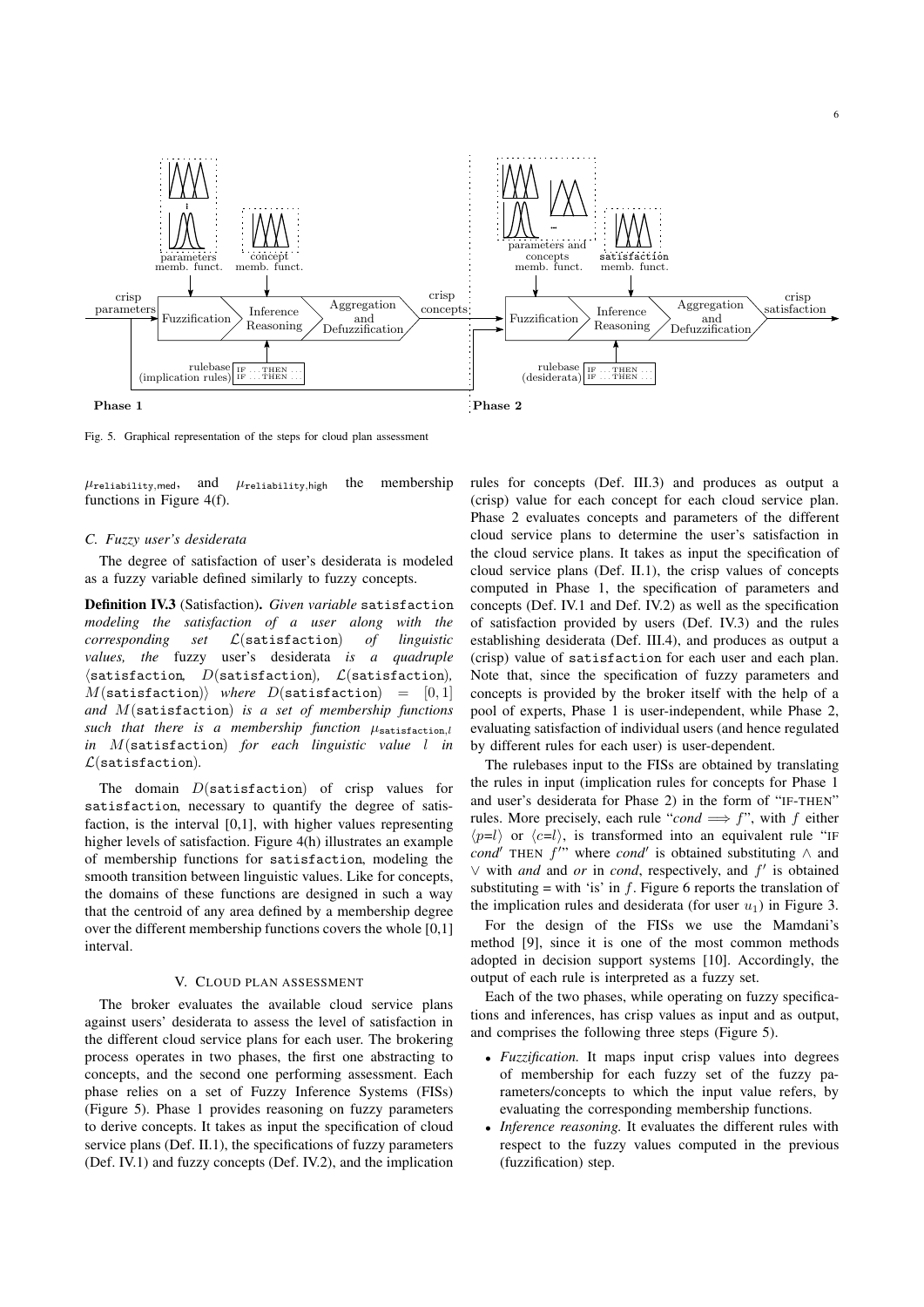| Implication rules for concept reliability                                                                                                                                                                                                  |  |  |  |
|--------------------------------------------------------------------------------------------------------------------------------------------------------------------------------------------------------------------------------------------|--|--|--|
| IF (uptime is high) or (replicas is many) THEN (reliability is high)<br>IF (uptime is med) THEN (reliability is med)<br>IF (uptime is low) or (replicas is scarce) THEN (reliability is low)                                               |  |  |  |
| Implication rules for concept performance                                                                                                                                                                                                  |  |  |  |
| IF (throughput is high) or (bandwidth is large THEN (performance is high)<br>IF (throughput is med) THEN (performance is med)<br>IF (throughput is low) or (bandwidth is small THEN (performance is low)                                   |  |  |  |
| Desiderata of user $u_1$                                                                                                                                                                                                                   |  |  |  |
| IF (reliability is high) or (reputation is good) THEN (satisfaction is high)<br>IF (reliability is med) or (reputation is $avg$ ) THEN (satisfaction is med)<br>IF (reliability is low) or (reputation is abad) THEN (satisfaction is low) |  |  |  |
| Desiderata of user $u_2$                                                                                                                                                                                                                   |  |  |  |
| IF (reliability is high) THEN (satisfaction is high)<br>IF (reliability is med) THEN (satisfaction is med)<br>IF (reliability is low) THEN (satisfaction is low)                                                                           |  |  |  |
| Desiderata of user $u_3$                                                                                                                                                                                                                   |  |  |  |
| IF (reputation is good) and ((reliability is high) or (performance is high))<br>THEN (satisfaction is high)                                                                                                                                |  |  |  |
| IF (reputation is good) and ((reliability is med) or (performance is med))<br>THEN (satisfaction is med)                                                                                                                                   |  |  |  |
| IF (reputation is good) and ((reliability is low) or (performance is low))<br>THEN (satisfaction is low)                                                                                                                                   |  |  |  |
| IF (reputation is avg) THEN (satisfaction is low)<br>IF (reputation is low) THEN (satisfaction is low)                                                                                                                                     |  |  |  |
| $\sim$ . Outer from concerning conformation and contactification and from the                                                                                                                                                              |  |  |  |

Fig. 6. Rules for concepts performance and reliability, and for the desiderata of users  $u_1$ ,  $u_2$ , and  $u_3$ 

• *Aggregation and defuzzification.* It combines the results of the different rules to determine a single (crisp) value as a result.

We now describe the working of the two phases. In the discussion, we consider the cloud service plans in Figure 7 the fuzzy values and membership functions for parameters and concepts in Figures  $4(a)-(g)$ , and the implication rules for concepts and users' desiderata in Figure 6. Note that our approach is general and does not require the adoption of specific and pre-defined methods for executing the different operations needed in the inference process (e.g., the adoption of the centroid method for defuzzification) [11]. The methods illustrated in the discussion (i.e., *min* for computing the *and* among values and for evaluating rule implication; *max* for computing the *or* among values and for evaluating rules aggregation; and *centroid* for defuzzification) are chosen as an example, among the possible ones, due to their intuitive interpretation.

Phase 1. It provides reasoning for mapping parameters to concepts. The FIS operates on each concept as follows.

- *Fuzzification.* It fuzzifies the parameters involved in the concept's definition. Input to a concept's FIS are the cloud service plans (more precisely, crisp values of the parameters that are involved in the concept). For instance, for concept reliability, input crisp values will be the values of uptime and replicas. Figure 7 reports the result of the fuzzification step for the different parameters. For instance, for service plan  $s_1$ , fuzzification of uptime produces  $\mu_{\text{uptime,high}}(99)=0.531$ ,  $\mu_{\text{uptime,med}}(99)=0.326$ , and  $\mu_{\text{uptime,low}}(99)=0$ .
- *Inference reasoning.* Reasoning works on the rulebase corresponding to the implication rules defining the concept (for reliability the first set of rules in Figure 6).

|            |              |                    | Cloud service plans |                |                |                |              |
|------------|--------------|--------------------|---------------------|----------------|----------------|----------------|--------------|
|            |              |                    | $s_1$               | $s_2$          | $s_3$          | $s_4$          | $s_5$        |
|            | uptime       | crisp              | 99                  | 99.9           | 99             | 97             | 96           |
|            |              | high               | 0.531               | 1              | 0.531          | $\Omega$       | $\mathbf{0}$ |
|            |              | med                | 0.326               | $\theta$       | 0.326          | 0.391          | $\mathbf{0}$ |
|            |              | low                | $\Omega$            | $\theta$       | $\Omega$       | 0.494          | 1            |
|            |              | crisp              | 5                   | 10             | $\overline{0}$ | $\mathfrak{D}$ | 1            |
|            | replicas     | many               | 0.500               | $\mathbf{0}$   | 1              | 0.800          | 0.900        |
|            |              | scarce             | 0.500               | 1              | $\theta$       | 0.200          | 0.100        |
| Parameters |              | crisp              | 14                  | 8.5            | 16             | 8.5            | 8.5          |
|            |              | high               | 0.733               | $\theta$       | 1              | $\theta$       | $\mathbf{0}$ |
|            | throughput   | med                | 0.083               | 1              | $\theta$       | 1              | 1            |
|            |              | low                | $\Omega$            | $\theta$       | $\Omega$       | $\Omega$       | $\theta$     |
|            |              | crisp              | 18.5                | 12.5           | 25             | 12.5           | 12.5         |
|            | bandwidth    | large              | 0.738               | 0.496          | 1              | 0.496          | 0.496        |
|            |              | small              | 0.262               | 0.504          | $\theta$       | 0.504          | 0.504        |
|            |              | crisp              | 1                   | 0.5            | $\mathbf{1}$   | 0.5            | 0.25         |
|            | reputation   | good               | 1                   | $\overline{0}$ | 1              | $\theta$       | $\Omega$     |
|            |              | avg                | $\mathbf{0}$        | 1              | $\theta$       | 1              | 0.375        |
|            |              | abad               | $\mathbf{0}$        | $\overline{0}$ | $\theta$       | $\mathbf{0}$   | 0.500        |
|            |              | crisp              | 0.509               | $\mathbf{1}$   | 0.435          | 0.319          | 0.159        |
|            | reliability  | high               | 0.018               | 1              | $\theta$       | $\Omega$       | $\theta$     |
|            |              | med                | 0.982               | 1              | 0.870          | 0.638          | 0.318        |
|            |              | low                | $\Omega$            | $\theta$       | 0.130          | 0.362          | 0.682        |
| Concepts   | performance  | crisp              | 0.671               | 0.498          | $\mathbf{1}$   | 0.498          | 0.498        |
|            |              | high               | 0.342               | $\Omega$       | 1              | $\Omega$       | $\Omega$     |
|            |              | med                | 0.658               | 0.996          | $\theta$       | 0.996          | 0.996        |
|            |              | low                | $\Omega$            | 0.004          | $\theta$       | 0.004          | 0.004        |
| Sat.       | satisfaction | $u_1$              | 0.669               | 0.750          | 0.685          | 0.325          | 0.265        |
|            |              | $u_2$              | 0.513               | 1              | 0.416          | 0.306          | 0.175        |
|            |              | $\boldsymbol{u}_3$ | 0.669               | $\theta$       | 0.685          | $\Omega$       | $\theta$     |

Fig. 7. Parameters of five service plans in the example, corresponding concepts, and resulting users' satisfaction. (Gray cells denote crisp values for parameters and concept quantifications)

For each rule, the antecedent is evaluated by considering, for each individual clause in it, the corresponding membership degree, and enforcing *and* (*or*, resp.) combination of clauses by taking their *min* (*max*, resp.) value. The final result is, for the rule consequent, the area truncated at the resulting degree of membership on its fuzzy set. Figure 8(a) graphically reports the evaluation of the implication rules for concept reliability for service plan  $s_1$ , illustrating both the evaluation of the antecedents of the rules and the output truncated fuzzy sets. For instance, for the first rule:  $\mu_{\text{uptime,high}}(99)=0.531$  and  $\mu_{\text{replicas,many}}(5)=0.5$ , corresponding to the yellow (light gray in b/w printout) areas in the membership function. Their *or* combination, that is, their maximum value, is then 0.531 for the rule consequent (i.e., reliability is high) producing the truncated fuzzy set as in the figure.

• *Aggregation and defuzzification.* The results of all the rules referring to the concept are aggregated by taking the union of the areas corresponding to the truncated fuzzy sets produced by each rule. Defuzzification is computed by taking the centroid of the area. Figure 8(a) graphically reports such a step for the rules on concept reliability for service plan  $s<sub>1</sub>$ . The aggregation of the different rules produces the area at the very bottom, whose centroid is 0.509, which then corresponds to the quantification of concept reliability for cloud service plan  $s<sub>1</sub>$ . Note that the reason for producing a crisp value for the concepts (to be fed to Phase 2 on which they will be fuzzified) is that the result of rule aggregation is a truncated fuzzy set, having a shape that does not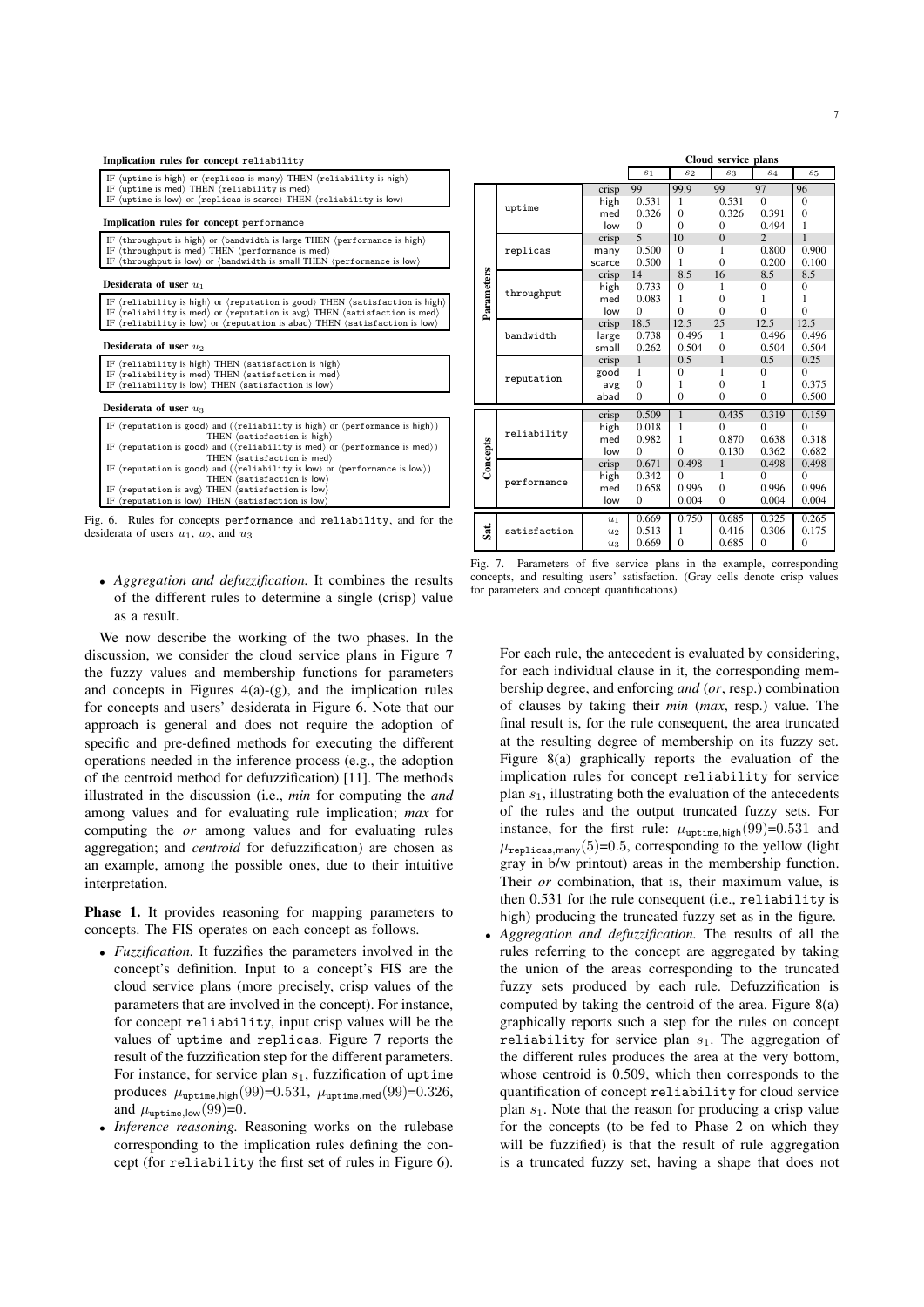correspond to any membership function for the concept. Also, passing through crisp values, the evaluation of concepts is completely independent from the evaluation of the satisfaction of cloud service plans.

The evaluation of the other cloud service plans works in an analogous way, producing the values for concepts reliability and performance reported in Figure 7.

Phase 2. It provides reasoning on users' desiderata to produce, for each user, the satisfaction for the different cloud service plans. The FIS operates on each user as follows.

- *Fuzzification.* It fuzzifies, for each plan, the parameters and concepts involved in user's desiderata. Figure 7 reports the result of the fuzzification step for the different parameters and concepts. For instance, for user  $u_1$ , for whom concept reliablity and parameter reputation need to be considered, fuzzification for service plan  $s_1$  produces for reliability:  $\mu_{\text{reliability, high}}(0.509)=0.018$ ,  $\mu_{\texttt{reliability,med}}(0.509)$ =0.982,  $\mu_{\texttt{reliability,low}}(0.509)$ =0.
- *Inference reasoning.* Fuzzy reasoning works on the rulebase corresponding to the rules representing the desiderata of the user. Rule evaluation operates like for the first phase: the antecedent is evaluated by considering for each individual clause in it the corresponding membership degree,<sup>1</sup> and enforcing *and* (*or*, resp.) combination of clauses by taking their *min* (*max*, resp.) value. The final result is, for the rule consequent, the area truncated at the resulting degree of membership on its fuzzy set. Figure 8(b) graphically reports the evaluation of the implication rules for the desiderata of user  $u_1$ , illustrating both the evaluation of the antecedents of the rules and the output truncated fuzzy sets. For instance,  $\mu_{\text{reliability,high}}(0.509)$ =0.018, and  $\mu_{\text{reputation,good}}(1)$ =1, corresponding to the yellow (light gray in b/w printout) areas in the membership functions. Their *or* combination, that is, their maximum value, is then 1 for the rule consequent (i.e., satisfaction is high) producing the truncated fuzzy set as in the figure.
- *Aggregation and defuzzification.* The results of all the rules representing the desiderata of the user are aggregated by taking the union of the areas corresponding to the truncated fuzzy sets produced by each rule. Defuzzification is computed by taking the centroid of the area. Figure 8(b) graphically reports such a step for the rules on the desiderata of  $u_1$  computing satisfaction in service plan  $s_1$ . The aggregation of the different rules produces the area at the very bottom, whose centroid is 0.669, which then corresponds to the quantification of the satisfaction of uses  $u_1$  for cloud service plan  $s_1$ .

Evaluation of other plans and for other users works in an analogous way, producing the results in Figure 7.

Interpreting the results obtained for the five cloud service plans reported in Figure 7 and for the three users with desiderata reported in Figure 6, we can comment as follows





(b) Inferences for satisfaction

Fig. 8. Evaluation of concepts reliability (a) and satisfaction (b) for service plan  $s_1$  and user  $u_1$ 

the resulting values of satisfaction. For user  $u_1$ , for whom reliability (which is a concept based on uptime and replicas) or reputation are important, the best matching plan is  $s_2$ , with  $s_1$  and  $s_3$  less preferred but still probably acceptable, while  $s_4$  and  $s_5$  are not satisfactory. For user  $u_2$ , where reliability is the only deciding factor, service plan  $s_2$  (providing the maximum number of replicas) is fully satisfactory while the others (providing limited number of replicas) are much less satisfactory. For user  $u_3$ , for whom satisfaction depends on reputation of service plan being good and then on reliability or performance, service plans  $s_2$ ,  $s_4$ , and  $s_5$  are not satisfactory, while service plans  $s_1$  and  $s_3$  provide some (comparable) satisfaction.

# VI. RELATED WORK

The problem of selecting a cloud provider/service considering user requirements has been recently widely investigated [12]. The line of work closest to ours provides support for the use of fuzzy logic and/or natural language expressions [13]. The solution in [6], while sharing with our work the use of fuzzy inferences to assess cloud services, specifically focuses on storage services. Also, our solution offers specific support for the definition of desiderata on abstract concepts. The approach in [5] allows users to specify

<sup>&</sup>lt;sup>1</sup>For the evaluation of clauses of the form  $\langle p_i = v_i \rangle$ , we define a membership function having value 1 for  $v_j$ , and value 0 for any other value in  $D(p_i)$ .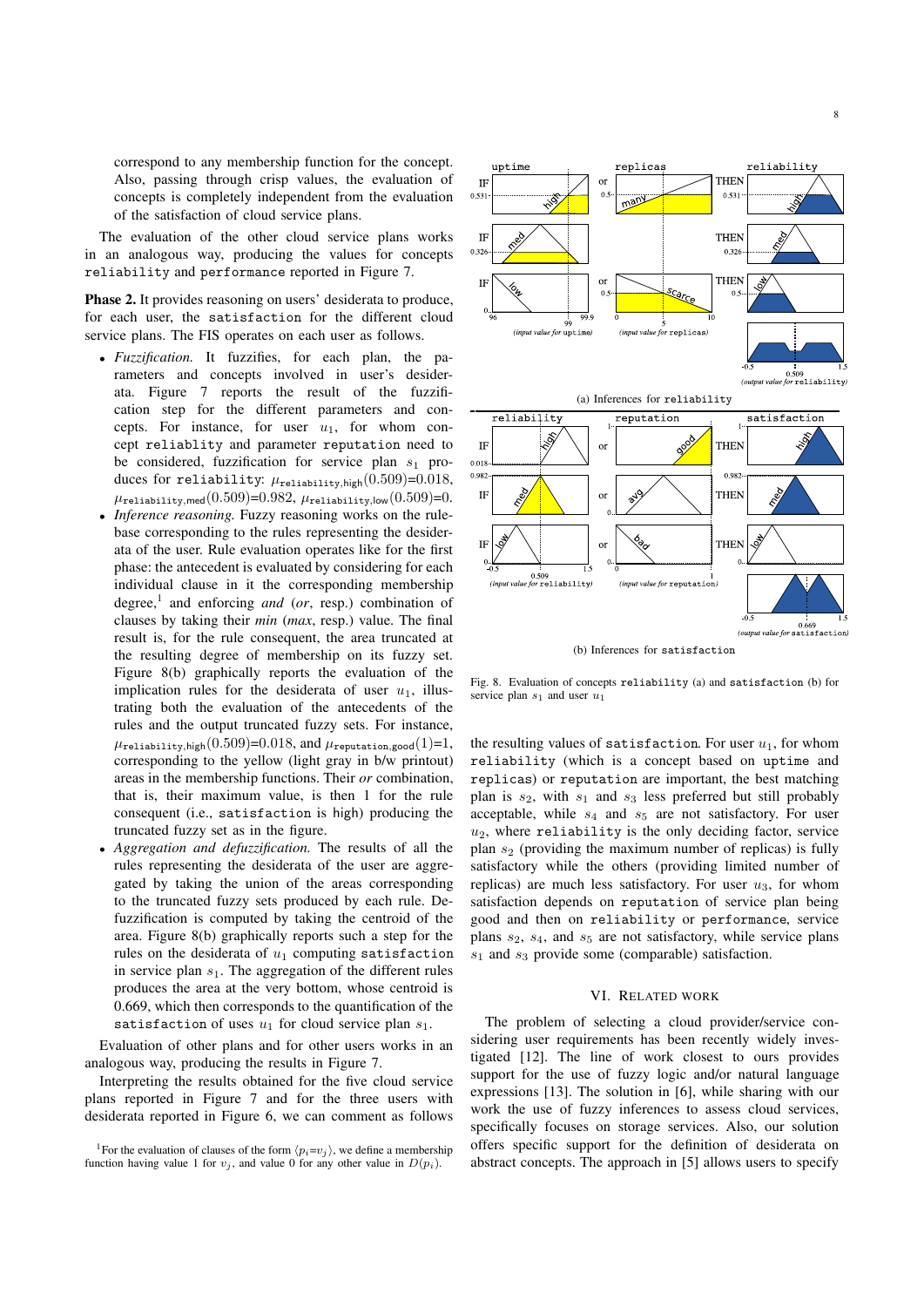desiderata with linguistic labels to reflect the importance of the different parameters characterizing plans, while we support more general requirements based on parameters and concepts. In [14], the authors propose a framework for cloud service composition under fuzzy user preferences: besides pursuing a different goal (determining optimal compositions of cloud services), user preferences model different desiderata (properties that service compositions should satisfy). The fuzzy AHPbased framework in [15] supports imprecise user requirements expressed through linguistic labels over attributes organized in a fixed hierarchy. In [16], the authors present a multicriteria decision making approach for cloud service selection that relays on the definition of a fuzzy ontology. While the ontology might resemble our relationship between parameters and concepts, our approach explicitly aims to map highlevel concepts accessible to users to low-level parameters characterizing cloud services.

Our work shows similarities with other approaches that provide support for crisp user requirements in cloud provider/service selection (e.g., [17], [18], [19], [20]), which however address complementary problems. The approach in [2] proposes a language for expressing user requirements and preferences, a formal model for reasoning on them, and different strategies for ranking acceptable services. This work differs from ours as it manages requirements and preferences on crisp values, while we operate with linguistic expressions and high-level concepts.

Another related line of work deals with the general problem of cloud provider/service assessment (e.g., [21], [22], [23], [24]). Existing solutions, however, typically aim at identifying KPIs (Key Performance Indicators) [21] and operate on predefined metrics [22].

# VII. CONCLUSIONS

In the rapidly evolving cloud scenario, selecting the right cloud service plan is an important yet complex task that users need to face. We have proposed a novel, user-centric, brokering service for assessing cloud service plans according to the desiderata of users. To facilitate users, our brokering service supports desiderata expressed using natural language, possibly with high-level concepts easily accessible also to non-skilled users. Such desiderata are automatically mapped by the broker onto the parameters characterizing plans. Our broker relies on fuzzy logic and fuzzy inferences to assess the extent to which a candidate plan complies with a set of user's desiderata. The fuzzy reasoning accommodates for flexibility in the specification and enforcement of desiderata, and can be further extended to membership functions by adopting a type-2 fuzzy system. This can be an interesting direction to investigate as future work.

# ACKNOWLEDGMENTS

This work was supported in part by the EC within the H2020 program under grant agreement 825333.

# **REFERENCES**

- [1] Gartner, Inc., "Gartner Forecasts Worldwide Public Cloud Services Revenue to Reach \$260 Billion in 2017," https://www.gartner.com/newsroom/id/3815165, 2017.
- [2] S. De Capitani di Vimercati, S. Foresti, G. Livraga, V. Piuri, and P. Samarati, "Supporting user requirements and preferences in cloud plan selection," *IEEE Transactions on Services Computing*, 2017 (preprint).<br>[3] Cloud
- Security Alliance Consensus Assessments Initiative, https://cloudsecurityalliance.org/group/consensus-assessments/.
- [4] S. Garg, S. Versteeg, and R. Buyya, "SMICloud: A framework for comparing and ranking cloud services," in *Proc. of IEEE UCC 2011*, Victoria, Australia, December 2011.
- [5] L. Qu, Y. Wang, M. A. Orgun, L. Liu, H. Liu, and A. Bouguettaya, "CCCloud: Context-aware and credible cloud service selection based on subjective assessment and objective assessment," *IEEE Transactions on Services Computing*, vol. 8, no. 3, pp. 369–383, May-June 2015.
- [6] C. Esposito, M. Ficco, F. Palmieri, and A. Castiglione, "Smart cloud storage service selection based on fuzzy logic, theory of evidence and game theory," *IEEE Transactions on Computers*, vol. 65, no. 8, pp. 2348–2362, August 2016.<br>Rackspace Cloud
- Rackspace Cloud Service Level Agreement https://www.rackspace.com/information/legal/cloud/sla.
- [8] Amazon Compute Service Level Agreement, https://aws.amazon.com/ec2/sla/.
- E. H. Mamdani and S. Assilian, "An experiment in linguistic synthesis with a fuzzy logic controller," *International Journal of Man-Machine Studies*, vol. 7, no. 1, pp. 1–13, January 1975.
- [10] A. Rikalovic, I. Cosic, V. Piuri, and R. Donida Labati, "A comprehensive method for industrial site selection: The macro location analysis," *IEEE Systems Journal*, vol. 11, no. 4, pp. 2971–2980, December 2017.
- [11] T. Nguyen, V. Lee, A. Khosravi, D. Creighton, and S. Nahavandi, "Solving fuzzy programming with a consistent fuzzy number ranking," in *Proc. of IEEE SMC 2014*, San Diego, CA, USA, October 2014.
- [12] S. De Capitani di Vimercati, S. Foresti, G. Livraga, V. Piuri, and P. Samarati, "Supporting users in cloud plan selection," in *From Database to Cyber Security: Essays Dedicated to Sushil Jajodia on the Occasion of his 70th Birthday*, P. Samarati, I. Ray, and I. Ray, Eds. Springer, 2018.
- [13] S. Foresti, V. Piuri, and G. Soares, "On the use of fuzzy logic in dependable cloud management," in *Proc. of IEEE CNS 2015*, Florence, Italy, September 2015.
- [14] A. V. Dastjerdi and R. Buyya, "Compatibility-aware cloud service composition under fuzzy preferences of users," *IEEE Transactions on Cloud Computing*, vol. 2, no. 1, pp. 1–13, January-March 2014.
- [15] I. Patiniotakis, S. Rizou, Y. Verginadis, and G. Mentzas, "Managing imprecise criteria in cloud service ranking with a fuzzy multi-criteria decision making method," in *Proc. of ESOCC 2013*, Malaga, Spain, September 2013.
- [16] L. Sun, J. Ma, Y. Zhang, H. Dong, and F. K. Hussain, "Cloud-FuSeR: Fuzzy ontology and MCDM based cloud service selection," *Future Generation Computer Systems*, vol. 57, pp. 42–55, April 2016.
- [17] A. Arman, S. Foresti, G. Livraga, and P. Samarati, "A consensusbased approach for selecting cloud plans," in *Proc. of IEEE RTSI 2016*, Bologna, Italy, September 2016.
- [18] R. Jhawar, V. Piuri, and P. Samarati, "Supporting security requirements for resource management in cloud computing," in *Proc. of IEEE CSE 2012*, Paphos, Cyprus, December 2012.
- [19] S. De Capitani di Vimercati, G. Livraga, V. Piuri, P. Samarati, and G. Soares, "Supporting application requirements in cloud-based IoT information processing," in *Proc. of IoTBD 2016*, Rome, Italy, April 2016.
- [20] S. De Capitani di Vimercati, G. Livraga, and V. Piuri, "Application requirements with preferences in cloud-based information processing," in *Proc. of IEEE RTSI 2016*, Bologna, Italy, September 2016.
- [21] S. K. Garg, S. Versteeg, and R. Buyya, "A framework for ranking of cloud computing services," *Future Generation Computer Systems*, vol. 29, no. 4, pp. 1012–1023, June 2013.
- [22] A. Li, X. Yang, S. Kandula, and M. Zhang, "CloudCmp: Comparing public cloud providers," in *Proc. of ACM SIGCOMM IMC 2010*, Melbourne, Australia, November 2010.
- [23] N. Ghosh, S. K. Ghosh, and S. K. Das, "SelCSP: A framework to facilitate selection of cloud service providers," *IEEE Transactions on Cloud Computing*, vol. 3, no. 1, pp. 66–79, January-March 2015.
- [24] P. Pawluk, B. Simmons, M. Smit, M. Litoiu, and S. Mankovski, "Introducing STRATOS: A cloud broker service," in *Proc. of IEEE CLOUD 2012*, Honolulu, HI, USA, June 2012.